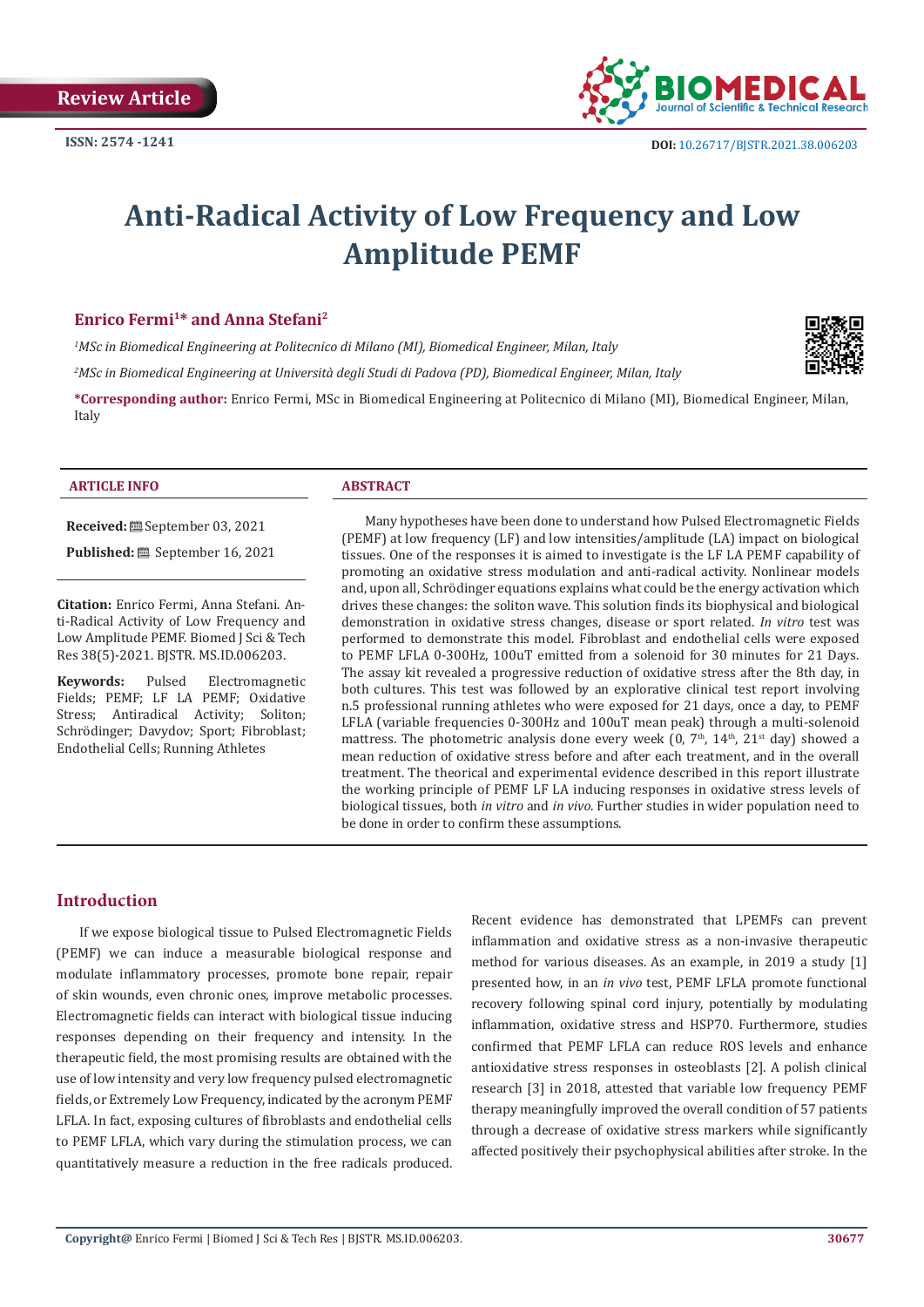present study it is presented a biophysical hypothesis of interaction between PEMF and biological working principle regarding the oxidative stress modulation PEMF derived, particularly in sport activities. Finally, we evidenced some results *in vitro* in fibroblast and endothelial cells and *in vivo*, in a case report on professional running athletes.

# **Biophysical Hypotheses Of Interaction between PEMF and Biological Tissues**

There are several hypotheses of interaction between electromagnetic fields and cellular structures. Among the various hypotheses proposed in the scientific literature, the use of nonlinear physical descriptive models, seem to be the best tools for describing the induced biological phenomena. In particular, the use of solutions of Schrödinger equation, relating to waves with constant amplitude, called "solitons", which will be better described below, allows to explain, as a theoretical model, the effects of PEMFs on the modulation of oxidative stress. The magnetic field can, in fact, induce variations in electrical charges through the insulating effect of the plasma membrane, acting on electrons, ions, radicals, molecules and macromolecules.

The hypothesis of interaction of PEMF LFLA with cellular structures includes (1):

- **1.** Action on RNA polymerase and stimulation of cell replication
- **2.** Action on the synthesis and hydrolysis of ATP
- **3.** Effectiveness of oxidation-reduction reactions

Electro-magnetic fields can influence biological redox processes. The electron transport chain, involved in the synthesis of ATP and in respiration, is a process of oxygen reduction (by NADH and FADH2) through electron transfer in the mitochondria (it is the initial part of oxidative phosphorylation). The relatively small mass molecules involved in the chain, such as cytochrome-c, can move quite "easily" out of the mitochondrial membrane, carrying electrons from donor to acceptor [4]. This electron transport can be described using very complex physical theoretical modelling. Trying to simplify, the various models consider electron donor molecules loosely bound to "bridging" molecules, in turn loosely bound to acceptor molecules. But if we consider high molecular weight molecules such as the NADH-ubiquinone oxidoreductase proteins and cytochrome c-oxidase, which are also involved in the electron transport chain, these result to be practically fixed in the inner mitochondrial membrane. Most of these proteins have an alpha-helix conformation. When the electrons are released from the donor molecule, they are transferred into the protein and accompanied by a deformation of the endoplasmic reticulum which forms a potential barrier that attracts the electron itself. A relationship between protein conformation and formation of the electron-lattice deformation bond is hypothesized.

The charges then propagate, accompanied by a deformation of the lattice. Mathematically, through the solutions of non-linear equations, it is possible to describe this propagation which assumes a waveform with particular characteristics, such as the amplitude that remains constant. We will see that this wave has been called "soliton". To demonstrate this result, the ion-resonance frequency relationship can be inserted into the solution of the non-linear Schrödinger equation, defined in quantum mechanics [5]. If we consider the presence of potential  $U(x,t)$  the formula of the equation can be written as follows:

Eq.1 
$$
i\hbar \frac{\partial \psi(x,t)}{\partial t} = -\frac{\hbar}{2m} \frac{\partial^2 \psi(x,t)}{\partial^2} + U(x,t) \psi(x,t)
$$

Cyclotron ion resonance is a phenomenon related to moving ions immersed in a magnetic field and is based on the Lorentz force. The magnetic field acts on electronically charged elements such as ions (eg Na +, K +, Ca ++) and electrons, certainly available in biological systems. The magnetic field can act on the movement of these electric charges through a force called Lorentz and defined by

Eq.2 
$$
F = qE + qvB
$$

where the contribution of the electric field E which acts on the charge q, and the contribution of the magnetic field of intensity B, which acts on the same charge as a function of its speed v, determines the intensity of the force F. Thanks to the Lorentz force, a free ion immersed in a magnetic field of intensity B, moves on a circular trajectory with an angular velocity ω, dependent not only on the intensity of the magnetic field but also on its own charge and mass. Using the information of the Lorentz force and the circular trajectory, the following formula can be obtained:

Eq.3 
$$
f = \frac{q}{2\pi m}B
$$

If we insert this frequency value into Schrödinger's equation and solve it, the solution obtained is the wave function of the electron  $\psi(x,t)$ .

More correctly, its square provides information on the probability of finding the electron when trying to measure its position. Applied to the electron transport chain, the wave function provides information on the position of the particle along the protein lattice. Considering an alpha polypeptide chain, the solution of this equation is a particular wave, which indefinitely maintains its amplitude. In the literature this wave has been descripted through the shape of a "soliton".

$$
Eq.5 \quad \psi(x,t) = f(x - vt)
$$

The soliton is a solitary wave that keeps its amplitude constant and represents the "module" for transporting energy and information at the cellular level. With the same solution we can calculate the deformation of the lattice (chain) in the "soliton"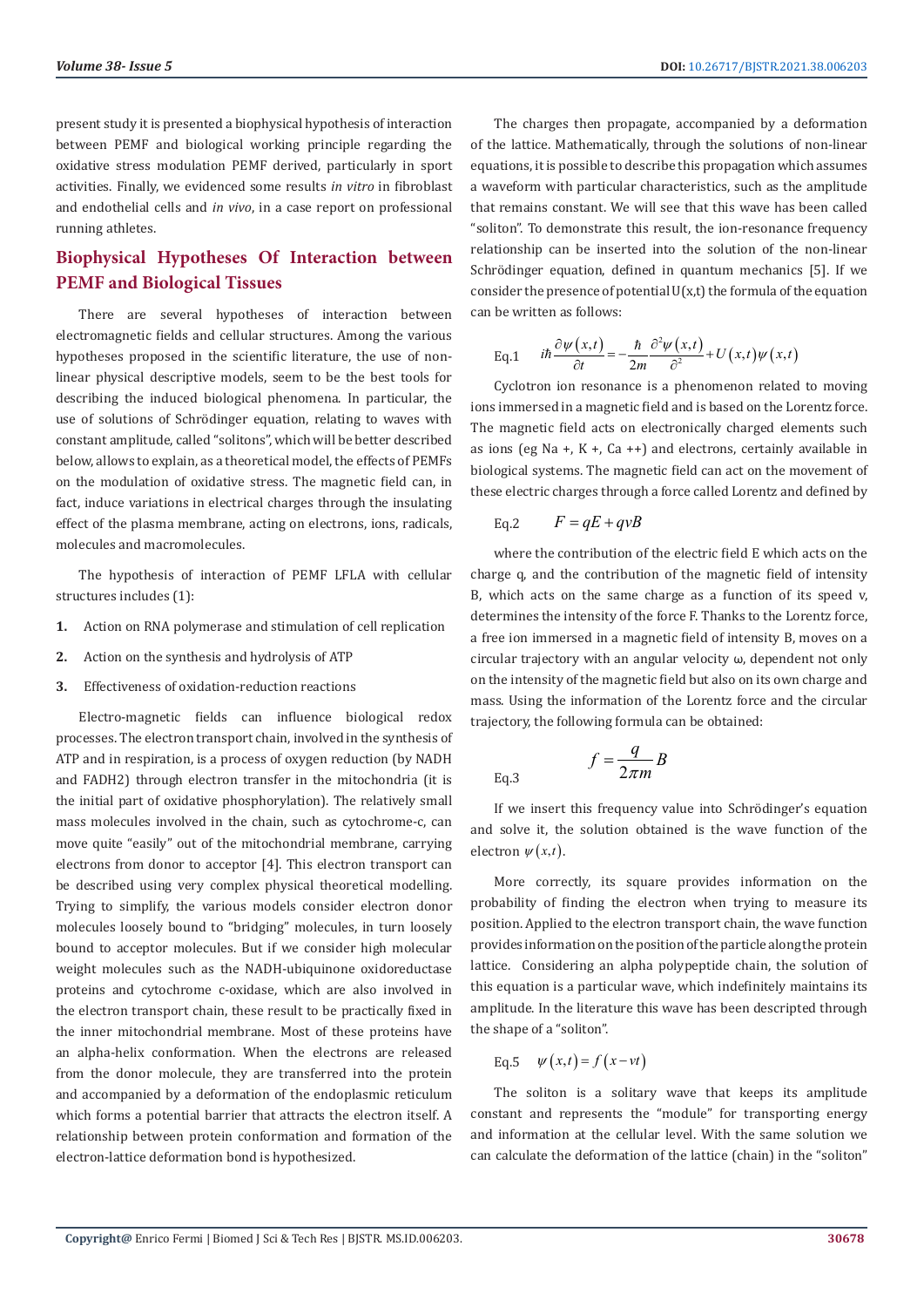state, which is proportional to the probability of the presence of the electron (x). From the mathematical demonstration we obtain that the electron and the deformation of the lattice together, propagate along the polypeptide chain, with constant speed, from a donor molecule to an acceptor molecule, as a localized wave. This wave is exceptionally stable, able to propagate along macroscopic distances, thanks to the combination of low energy dispersion and non-linear phenomena (non-linear nature of its formation). The oscillatory character of soliton propagation with frequency given by Equation 1 is accompanied by the propagation of the local deformation of the polypeptide chain.

At a "macroscopic" level, solitons are well known and used in some fields of application. For example, in optical fibre transport networks, the non-monochromatic light, due to the Kerr effect, can propagate without changing over time. Tsunamis are common in seismology, generated by submarine earthquakes, capable of spreading for kilometres without dispersing energy, before impacting the coasts, with all their destructive force. They are therefore waves that do not lose their energy and their intrinsic characteristics by propagating and this is due to the combination of dispersion and non-linear effects, which interact by cancelling each other. The name "soliton" is due to their characteristic of remaining unchanged in the event of reciprocal interaction: two soliton waves that collide do not add up their effects. The hypothesis that some biological phenomena are based on the presence of solitons is due to Alexander Davydov who in 1979 and then in 1985 hypothesized their existence in alpha polypeptide chains [4]. Davidov demonstrated, mathematically, that the energy from ATP hydrolysis could be stored as a vibration of the amide group of the alpha helix protein, through a non-linear interaction that traps, the energy into a soliton [6,7]. The energy comes from the hydrolysis of ATP, as widely known in biology, but this is stored in the form of mechanical vibration of the amide, with constant amplitude. The subsequent propagation of this energy can explain the muscle contraction [8] (Figure 1). Over the years, scientific literature has shown, mathematically, how the solitons mechanism was a good solution to explain biological phenomena. It therefore becomes clear how PEMF LFLA can interact with these mechanisms, promoting biological phenomena.

# **Biological Working Principle of ROS Regulation with PEMF Exposure**

Both in the therapeutic and sports fields, an important effect of PEMF LFLA is the reduction or, more correctly, the regulation of oxidative stress. This plays an important role in numerous pathological conditions on an inflammatory basis, involving the cardiovascular, neurological, metabolic and respiratory compartments. In the respiratory tree, free radicals cause epithelial and vascular necrosis, connective tissue degradation and activation

of pro-inflammatory factors [9]. Sports-related oxidative stress slows post-workout recovery, increases fatigue and the risk of myocyte injury. ROS free radicals are produced during physiological chemical reactions that use oxygen. These molecules are particularly reactive and unstable due to at least one unpaired electron in their outer orbital. To reach an electromagnetic equilibrium state, they try to "recover" that electron binding other atoms and leading to new and further unstable molecules. Modulated PEMF LF LA can reduce the average "duration" of the oxidative free radical, limiting its damage action, in particular during inflammatory processes, both acute and chronic, which limit the physiological healing processes or sports recovery. The "spin chemistry", through the "radical pair mechanism", can describe the mode of action of the low intensity magnetic field with chemical reactions [10].

During an oxidative reaction, radical pairs are formed, therefore, as known, with "unpaired" electrons. These electrons can be "parallel" or "antiparallel". In the first case the radical couple will be in the electronic "triplet" state, while in the second case the couple will be in the "singlet" state [11]. During the chemical reaction, with the formation of the radical pair, there is an interconversion between singlet and triplet states. This reaction influences the speed and the course of the chemical process and can be influenced by applied magnetic fields, in particular if they have low energy and variable frequency. The PEMF LFLA fields therefore promote the transition to a more stable state, that is the "triplet" state, reducing the "average life", that is the duration, of the free radical [12].

# *In vitro* **tests**

In order to demonstrate the ROS-reducing action, PEMF LF LA was applied to *in vitro* cultures of fibroblasts and endothelial cells [5]. By means of a solenoid with 54 coils and a generator of sinusoidal electrical signals that allowed the combination through DDS of several sinusoids at different frequencies and above all, to make the frequencies vary during the treatment, impulsive e.m. fields have been generated. at frequencies that can be varied in the range 0-300Hz and with average intensities of 100  $\mu$ T. In conditions of oxidative stress, free radicals accumulate, but by exposing cell cultures to modulated pulsed electromagnetic fields, it is possible to limit their production, or, more correctly, reduce the duration of activity of ROS by reducing their quantity overall. The following figure (Figure 2) shows the comparison of the quantities of ROS, measured by the Oxyselect kit in cultures of fibroblasts and endothelial cells [5], exposed to the described LF LAPEMF 20 minutes/day for 21 days [13]. The curves show the progressive variations of ROS species on a daily basis: in fibroblasts a reduction is observed, compared to the control, starting from the 8th day, while in endothelial cells the reduction of ROS is evident from the first exposure to PEMF LFLA 0-300Hz, 100uT.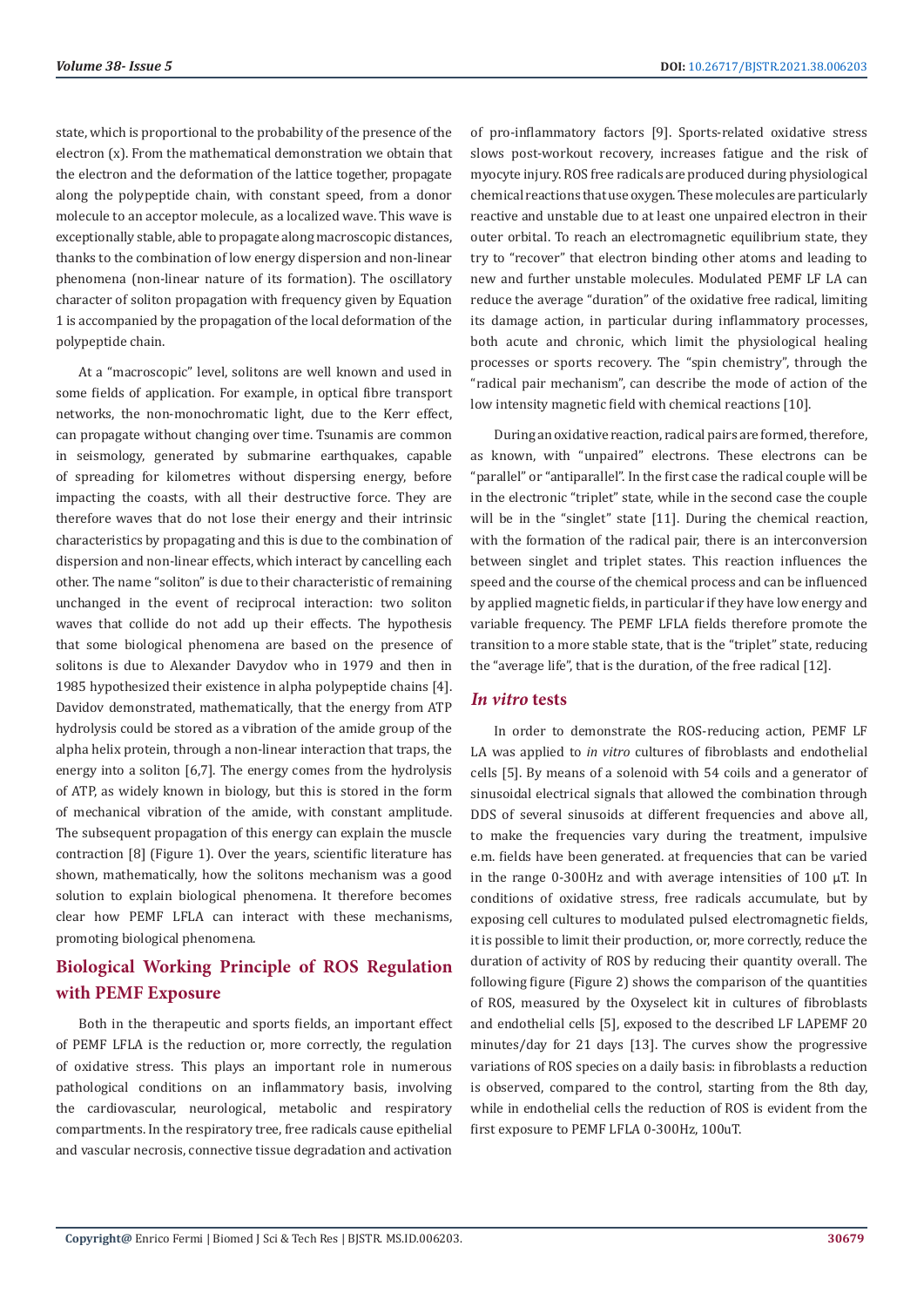

**Figure 1:** Alexander Davydov was the first to hypothesize the action of solitons in biological systems.



**Figure 2:** Quantity of ROS species in fibroblast (left) and endothelial (right) cells vs treatment days (20min / d): green line with squares represents the treated cells, while the red line with rhombuses the control cultures.

# **Clinical Test Report on Athletes**

An explorative clinical test report was performed in order to evaluate the ROS influence as a systemic effect after low intensity and low frequency PEMF exposure. The PEMF emitting systems was composed by a mattress with three pairs of solenoids at increasing numbers of coils (18, 36, 50). The coils are connected to a generator which supplies the therapy as per *in vitro* tests (variable frequencies 0-300 Hz and variable intensity 100 µT mean). We measured systemic ROS levels of n.5 professional athletes with the use of a portable system (FRAS 5, H&D S.r.l. – Italy) before and after exposure with PEMF at different timepoints during their training session. A small amount of capillary blood was taken from the

fingertip and analysed through photometer which determines the blood concentration of ROM (Reactive Oxygen Metabolites = Free radicals) in U CARR (10). Patients undergo a 30-minute PEMF exposure lying on the mattress with solenoids once a day. At time 0, 7, 14 and end time (21 days) the analysis of the values of free radicals (d-ROMs) were carried out, before and after a treatment session with PEMF, and then athletes continued the treatment at home. The points in the above figure (Figure 3) showed a decrease of the measurement of systemic ROS after 30 minutes of exposure with PEMF in every session resulting in an overall decrease at the end of the study. This is confirmed by the mean between the measurement before and after PEMF treatment throughout the study in five professional running athletes (Figure 4).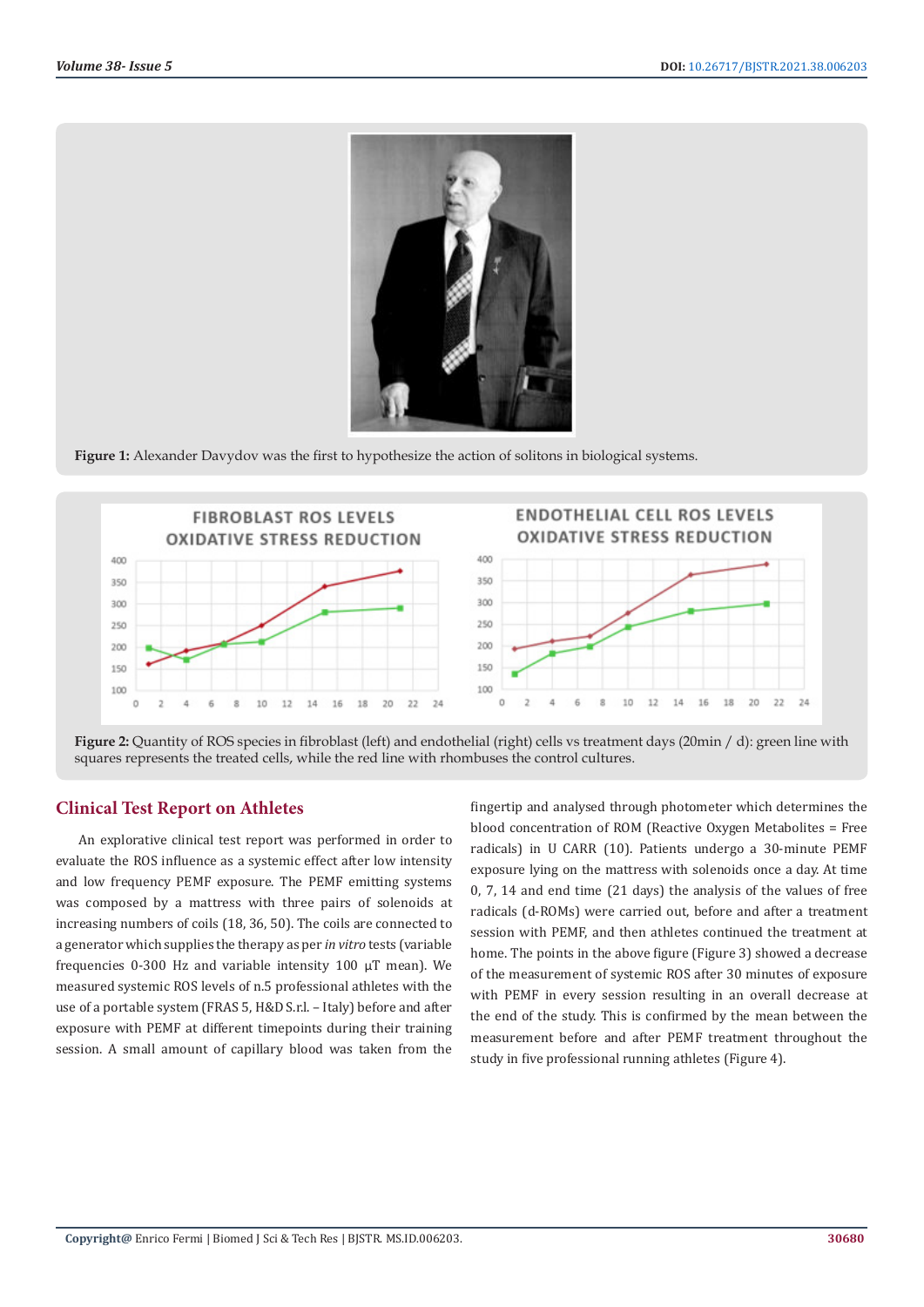

**Figure 3:** Mean of d-ROMs in U CARR in capillary blood of 5 athletes before (pre-PEMF) and after (post-PEMF) exposure with PEMF treatment at start of treatment (t0) and after 7, 14 and 21 days (tend). In green the standard deviation.



**Figure 4:** Overall Mean of d-ROMs in U CARR in 5 athletes before (pre-PEMF) and after (post-PEMF) exposure with PEMF treatment of the 4 sessions.

# **Discussion**

LFLA PEMFs are able to interact with biological tissue and modify its responses, for example by reducing free radicals and consequently their action in inflammatory processes. The theoretical hypothesis is based on the modulation of soliton waves capable of acting on cellular elements with an electric charge, in the processes of cellular respiration, realizing the transport of electrons, and promoting the formation of stable states and reducing the duration of action of the free radical. Initial evidence has been found *in vitro* in fibroblast and endothelial cells, where the exposure to PEMF resulted in a decrease of ROS levels. Clinical exploratory test report on professional athletes showed a decrease of systemic ROS levels after PEMF exposure. LFLA PEMF showed capability to reduce ROS level *in vitro* and *in vivo*, but further studies need to be implemented in a wide population in order to confirm this first experimental results.

# **References**

- 1. [Wang C, Liu Y, Wang Y, Wei Z, Suo D, et al. \(2019\) Low frequency](https://pubmed.ncbi.nlm.nih.gov/30628673/) [pulsed electromagnetic field promotes functional recovery, reduces](https://pubmed.ncbi.nlm.nih.gov/30628673/) [inflammation and oxidative stress, and enhances HSP70 expression](https://pubmed.ncbi.nlm.nih.gov/30628673/) [following spinal cord injury. Molecular Medicine Reports 19\(3\): 1687-](https://pubmed.ncbi.nlm.nih.gov/30628673/) [1693.](https://pubmed.ncbi.nlm.nih.gov/30628673/)
- 2. [Ehnert S, Fentz AK, Schreiner A, Birk J, Wilbrand B, et al. \(2017\) Extremely](https://www.ncbi.nlm.nih.gov/pmc/articles/PMC5673962/) [low frequency pulsed electromagnetic fields cause antioxidative defense](https://www.ncbi.nlm.nih.gov/pmc/articles/PMC5673962/) mechanisms in human osteoblasts via induction of  $\cdot 0_2$  and  $H_2O_2$ . [Scientific Reports 7: 14544.](https://www.ncbi.nlm.nih.gov/pmc/articles/PMC5673962/)
- 3. Cichoń N, Rzeźnicka P, Michał [Bijak M, Miller E, Miller S, et al. \(2018\)](https://pubmed.ncbi.nlm.nih.gov/30024661/) [Extremely low frequency electromagnetic field reduces oxidative stress](https://pubmed.ncbi.nlm.nih.gov/30024661/) [during the rehabilitation of post-acute stroke patients. Advances in](https://pubmed.ncbi.nlm.nih.gov/30024661/) [Clinical and Experimental Medicine 27\(9\): 1285-1293.](https://pubmed.ncbi.nlm.nih.gov/30024661/)
- 4. [Brizhik L \(2014\) Effects of magnetic fields on soliton mediated charge](https://www.researchgate.net/publication/328720598_EFFECTS_OF_MAGNETIC_FIELDS_ON_SOLITON_MEDIATED_CHARGE_TRANSPORT_IN_BIOLOGICAL_SYSTEMS) [transport in biological systems. Journal of advances in physics 6\(2\):](https://www.researchgate.net/publication/328720598_EFFECTS_OF_MAGNETIC_FIELDS_ON_SOLITON_MEDIATED_CHARGE_TRANSPORT_IN_BIOLOGICAL_SYSTEMS) [1191-1201.](https://www.researchgate.net/publication/328720598_EFFECTS_OF_MAGNETIC_FIELDS_ON_SOLITON_MEDIATED_CHARGE_TRANSPORT_IN_BIOLOGICAL_SYSTEMS)
- 5. [Brizhik L, Ferroni L, Gardin C, Fermi E \(2016\) On the Mechanics of Wound](http://article.sapub.org/10.5923.j.biophysics.20160603.01.html) [Healing by Magnetic Therapy: the working principle of therapeutic](http://article.sapub.org/10.5923.j.biophysics.20160603.01.html) [magnetic resonance. Int J of Biophysics 6\(3\): 27-43.](http://article.sapub.org/10.5923.j.biophysics.20160603.01.html)